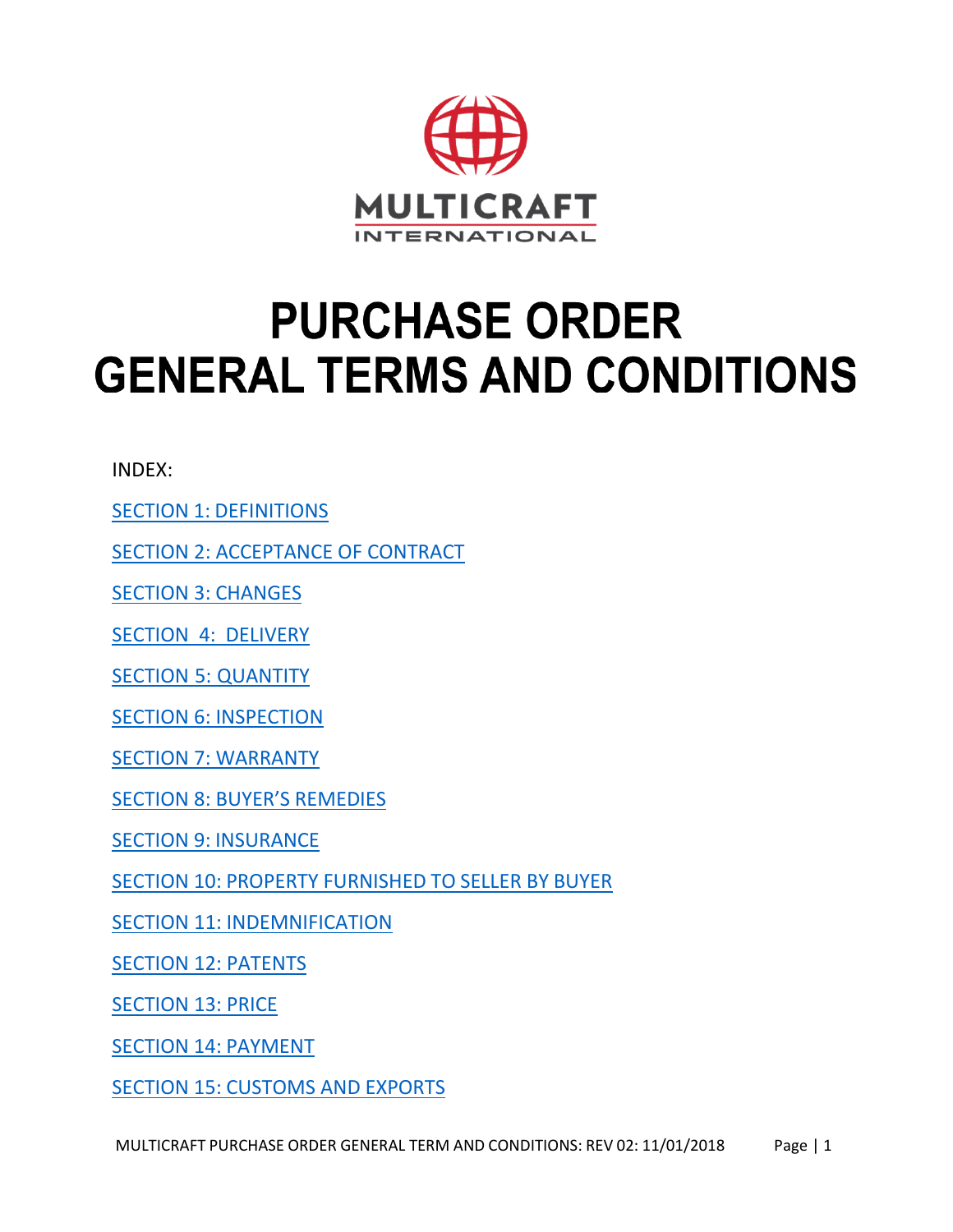INDEX CONTINUED:

[SECTION 16: TRANSITION OF SUPPLY](#page-6-1)

[SECTION 17: COMPLIANCE WITH LAWS](#page-7-0)

[SECTION 18: INFORMATION DISCLOSED](#page-7-1)

SECTION 19: [DATA RIGHTS](#page-7-2)

SECTION 20: [TERMINATION](#page-8-0)

[SECTION 21: DELAYS AND CONTINGENCIES](#page-8-1)

[SECTION 22: INDEPENDENT CONTRACTOR](#page-8-2)

SECTION 23: [PRODUCT](#page-8-3) LIABILITY

[SECTION](#page-8-4) 24: TITLE AND RISK OF LOSS

[SECTION](#page-8-5) 25: TAXES

[SECTION 26: NOTICES](#page-8-6)

SECTION 27: [SEVERABILITY](#page-9-0)

SECTION 28: [APPLICABLE](#page-9-1) LAW & SUPPLIER DIVERSITY

SECTION 29: [DISPOSAL OF](#page-9-2) SCRAP

[SECTION 30: GENERAL SHOP FLOOR RULES AND PROCEDURES](#page-9-3)

SECTION 31: [TOBACCO](#page-9-4) FREE FACILITY

SECTION 32: WORK [SCHEDULING](#page-9-5)

[SECTION 33: INSURANCE FOR ON-SITE WORK AT MULTICRAFT FACILITIES](#page-9-6)

SECTION 34: [ENVIROMENTAL RESPECT](#page-10-0)

SECTION 35: SAFETY [PROTOCOLS](#page-10-1)

[SECTION 36: FACILTY SECURITY](#page-10-2)

[SECTION 37: DISTRIBUTOR](#page-9-3) RESPONSIBILITIES

SECTION 38: [REVISION](#page-10-3) HISTORY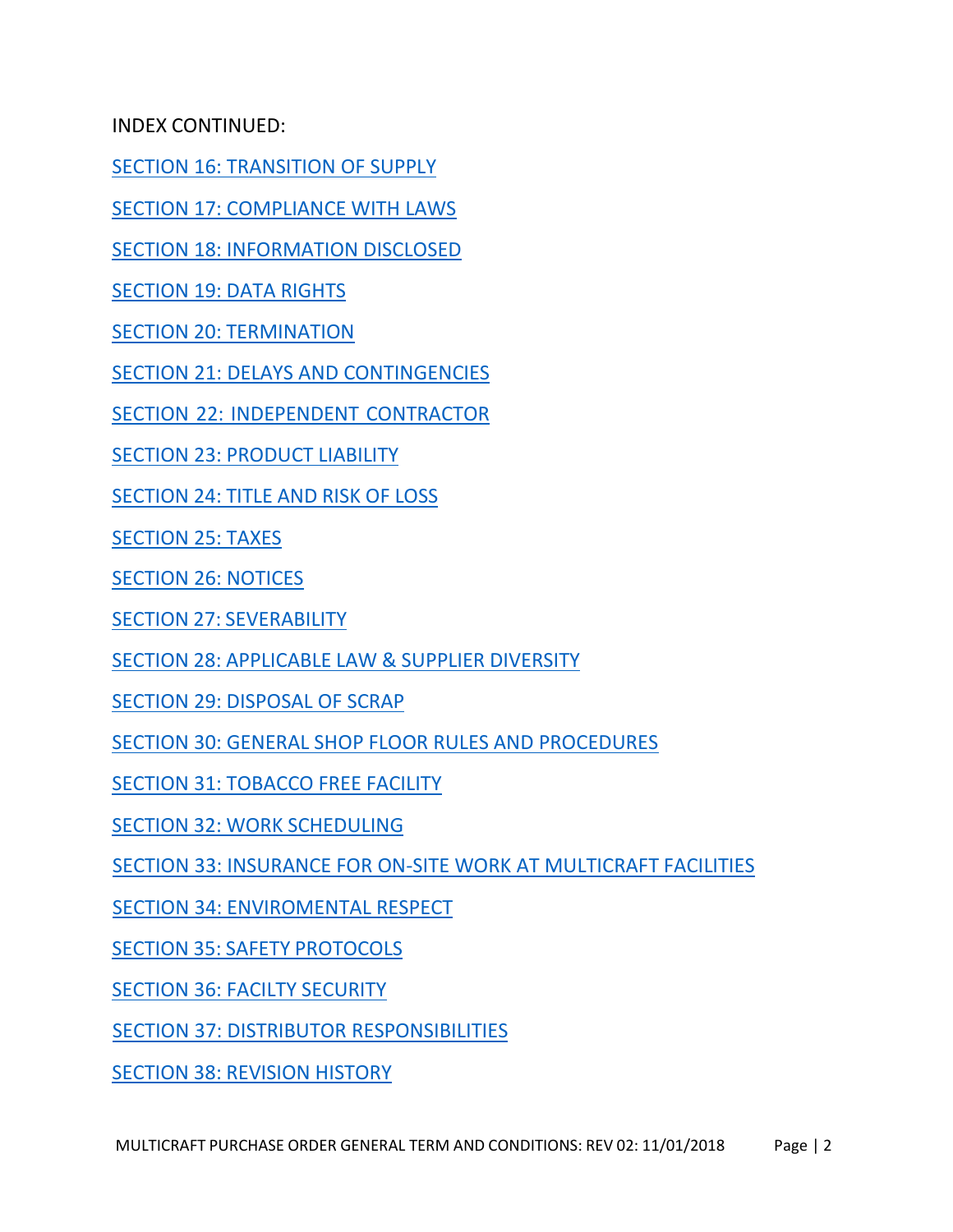#### <span id="page-2-0"></span>1. DEFINITIONS

Buyer shall be defined as Multicraft International Limited Partnership, or a designated agent who may or may not be listed in the header detail to the right of the word "Buyer". Seller shall be defined as the company or individual identified on the purchase order document to the right of the word "Vendor ID" and the name and address detail located to the right of the word "To:" Distributor shall be defined as a seller of product that is sourced from a sub-tier manufacturer. Order shall refer to the Purchase Order document sent from Buyer that establishes the details of part number or service to be supplied, the "Supplies", as well as the delivery date, quantity and purchase price. The conditions set forth in this document will be in effect, the "Term", from the issuance of the purchase order through the warranty period as defined by the end user for the product or services provided.

# <span id="page-2-1"></span>2. ACCEPTANCE OF CONTRACT

Seller shall be bound by this offer and its terms and conditions when it executes and returns the acknowledgement or when it delivers to Buyer any of the items ordered or renders for Buyer any of the services ordered herein. Acceptance is expressly limited to the terms and conditions stated herein. Any additional or different terms proposed by Seller are rejected unless expressly assented to in writing and signed by Buyer's authorized agent. All specifications, drawings, and data submitted to Seller with this order are hereby incorporated herein and made a part hereof.

# <span id="page-2-2"></span>3. CHANGES

The Buyer reserves the right at any time to make changes in any one or more of the following: (a) Specifications, drawings and data incorporated in this contract where the items to be furnished are to be specifically manufactured for the Buyer; (b) Methods of shipping or packaging; (c) Place of delivery; and (d) Time of delivery. If any such change causes an increase or decrease in the cost of or the time required for performance of the contract, an equitable adjustment shall be made in the contract price or delivery schedule or both. Any claim by Seller for adjustment under this clause shall be deemed waived unless asserted in writing within ten (10) days from the receipt by Seller of the change. Price increases, quantity changes or extensions of time for delivery shall not be binding on Buyer unless agreed to by the Buyer and documented through the amendment of the purchase order to reflect the change or the documentation of the change through other written correspondence.

# <span id="page-2-3"></span>4. DELIVERY

Seller shall manufacture and ship Buyer's requirements for the Supplies in such quantities and at such time as identified by Buyer as firm orders in scheduling agreements, manifests or other similar releases "Material Releases" that are transmitted to Seller from time to time during the term of the Order, and after consideration by Buyer of agreed upon lead times. Material Releases are incorporated into, and are an integral part of, the Order and are not independent contracts. All Supplies received in excess of the quantities in a Material Release shall be subject to return for credit at Seller's expense. Time is of the essence in this contract and, if delivery of items or rendering of services is not completed by the time promised, the Buyer reserves the right without liability, in addition to its other rights and remedies, to terminate this contract by notice effective when received by Seller as to stated items not yet shipped or services not yet rendered and to purchase substitute items or services elsewhere and charge the Seller with any loss incurred. Any provisions herein for delivery of articles or the rendering of services by installments shall not be construed as making the obligations of Seller severable. Shipments sent C.O.D.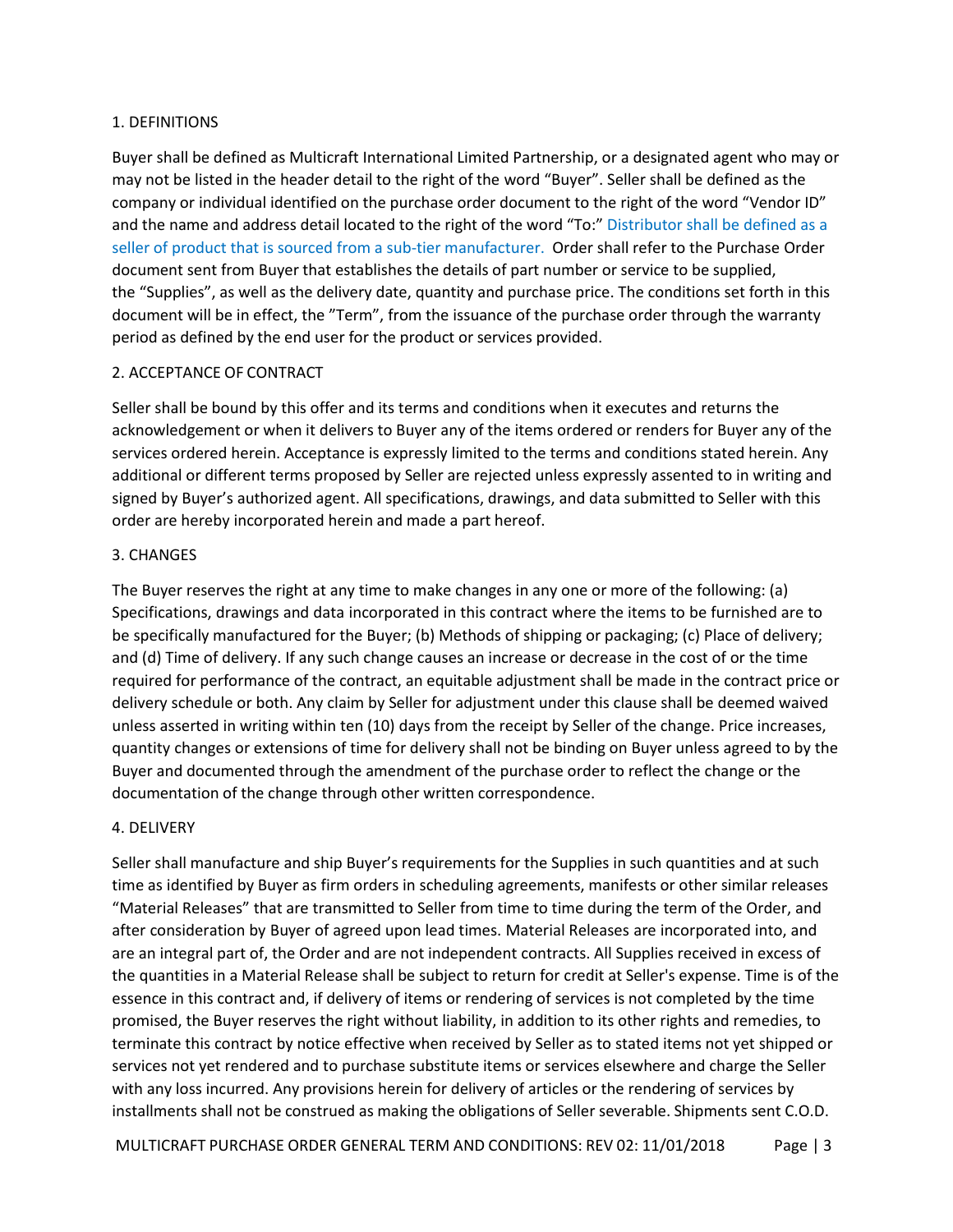without Buyer's written consent will not be accepted and will be at Seller's risk. No charges will be allowed for boxing, crating, or special packaging unless expressly agreed to in writing by Buyer. Seller shall follow Buyer's freight policy for shipping product when utilizing Buyer's freight accounts. If freight policy is not properly followed by Seller, Buyer reserves the right to charge back the Seller for freight expenses.

# <span id="page-3-0"></span>5. QUANTITY

Unless otherwise stated in the Order, the Order is a requirements contract under which Buyer shall purchase all or a specified percentage of Buyer's requirements (as determined solely by Buyer) of Supplies from Seller for the time period specified in the Order. If the Order states that it is a blanket order, Buyer commits to purchasing from Seller each of the Supplies and no more than 100% of Buyer's requirements of the Supplies. Under no circumstances shall Buyer be required to purchase from Seller more than 100% of Buyer's requirements for the Supplies or, any specific volume or percentage of Buyer's requirements for the Supplies. From time to time Buyer may provide Seller with volume and/or quantity forecasts or projections for Buyer's Supplies needs or the anticipated duration of the program, if any, for which the Supplies are being produced. Seller acknowledges that the volume/duration projections, unlike a "Material Release", are not binding on Buyer. Seller acknowledges and agrees that (a) the volume/duration projections may be based upon information supplied to Buyer by Buyer's Customer, contain variables and assumptions, some or all of which may change over time, may not have been accurate at the time that they were made, and/or are beyond the control of Buyer, (b) Buyer makes no representation, warranty or guaranty of any kind or nature whatsoever as to the accuracy of the volume/duration projections, (c) Buyer shall not have any obligation to correct or update any volume/duration projection (d) the actual volumes/duration of Buyer's Supplies needs could be materially more or less than what was projected, and (e) Seller's reliance upon a volume/duration projection is at its own risk. Buyer may require Seller, at Seller's expense, to participate in electronic data interchange or similar inventory management program for notification of Material Releases, shipping confirmation and/or other information relating to the Order.

# <span id="page-3-1"></span>6. INSPECTION

Materials or equipment purchased hereunder are subject to inspection and approval at the Buyer's destination. Buyer reserves the right to reject and refuse acceptance of items which are not in accordance with the instructions, specifications, drawings and data or Seller's warranty (express or implied). Buyer will charge Seller for the cost of inspecting merchandise rejected. Items not accepted will be returned to seller at Seller's expense. Neither acknowledgement of receipt by Buyer's Receiving Department nor payment for any article hereunder shall be deemed an acceptance thereof.

# <span id="page-3-2"></span>7. WARRANTY

By accepting this order, Seller hereby warrants that the articles and services to be furnished hereunder will be in full conformity with Buyer's specifications, drawings and data, or Seller's samples, and will be of merchantable quality and fit for use intended by Buyer. Seller agrees that this warranty shall survive acceptance of the items. Said warranties shall be in addition to any express warranties given to Buyer by Seller. Seller will be responsible for all cost associated with the containment and replacement of defective material that is introduced to Buyer by Seller either through an error or omission. These costs include the cost incurred at Buyer, the Buyer's Customer or by the Buyer's Customers extended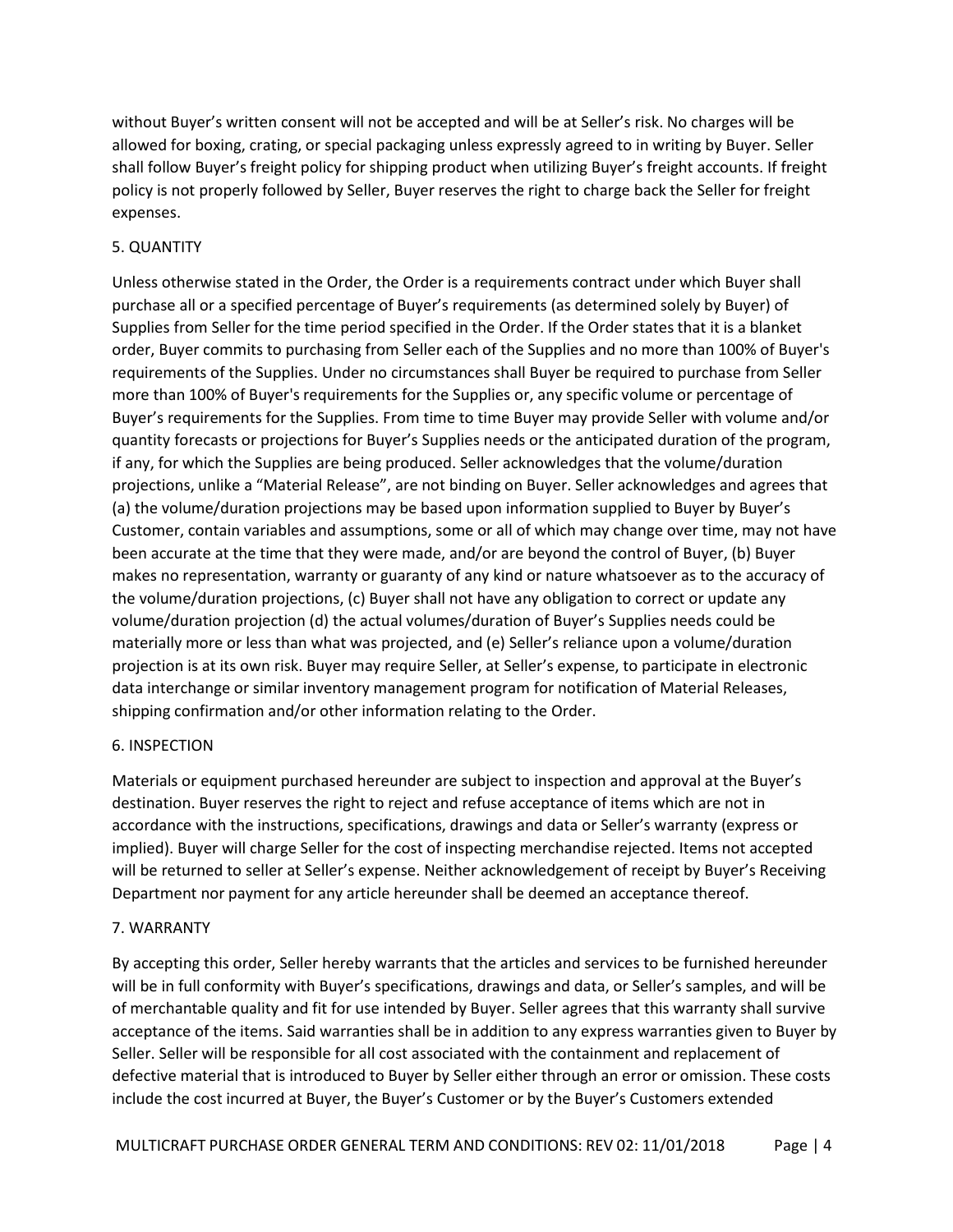organization should it be required. The cost may or may not include the use of third party organizations and the decision to use third party organizations may or may not reside with Seller. The decision for the proper containment and remedy of the quality spill will be made at the highest level in the supply chain where the risk of contamination resides. The decision hierarchy, in descending order: 1) Buyer's Customer 2) Buyer 3) Seller.

# <span id="page-4-0"></span>8. BUYER'S REMEDIES

In the event of Seller's breach of this contract, without Buyer's other rights and remedies and notwithstanding any limitation in Seller's express warranty or otherwise, Buyer expressly reserves that right, at the election of Buyer and without limitation of Buyer's rights to recover its incidental and consequential damages from Seller, to "cover" the goods and recover from Seller the difference between the cost of cover and the contract price, to obtain specific performance from Seller, to reject the goods and repudiate the contract and recover from Seller the difference between the market price and the contract price, or to accept the goods and recover from Seller the difference between the value of the goods and the contract price.

#### <span id="page-4-1"></span>9. INSURANCE

Seller will obtain and continuously maintain in force during the Term (a) statutory worker's compensation insurance, (b) employer's liability insurance, (c) commercial general liability insurance, including contractual liability and products and completed operations liability, (d) automobile liability insurance, including owned, hired and non-owned liability, (e) Recall Insurance at appropriate amounts so as to protect against the disruption of continued supply of product or service in the event of a customer satisfaction campaign, (f) crime insurance, including employee theft, and (g) all-risk property insurance covering Seller's property, including Tooling and Unpaid Tooling and all Buyer property, raw materials and finished products, including Bailed Property and Buyer Tooling, while in Seller's possession or in Seller's care, custody and control, all in amounts and coverages sufficient to cover all claims hereunder. Such policies will name Buyer as an additional insured thereunder; be primary and not excess over or contributory with any other valid, applicable, and collectible insurance in force for or maintained by Buyer; and provide that the insurer will give Buyer thirty days prior written notice of cancellation or material change in coverage. Seller waives, and Seller will cause its insurers to waive, any right of subrogation or other recovery against Buyer or its subsidiaries, including their respective employees, officers, directors, agents or representatives. Buyer may require Seller to furnish evidence of the foregoing insurance, but Buyer's failure to request evidence of insurance will in no event relieve Seller of its obligation under this Clause 9. Seller will be financially responsible for any of Seller's premiums, deductibles, retentions, self-insurance, co-insurance, uninsured amounts, or any amounts in excess of policy limits. Seller may satisfy the insurance requirements under this Clause 9 through a combination of self-insurance and catastrophic excess insurance.

#### <span id="page-4-2"></span>10. PROPERTY FURNISHED TO SELLER BY BUYER

Unless otherwise agreed in writing, all special dies, molds, jigs, fixtures, inventory and any other property furnished to the Seller by the Buyer, or specifically paid for by the Buyer, for use in the performance of this contract, shall be and remain the property of the Buyer, shall be subject to removal upon the Buyer's instruction, shall be marked or tagged showing it is the property of the Buyer's, shall be used only in filling orders from the Buyer, shall be held at the Seller's risk, and shall be kept insured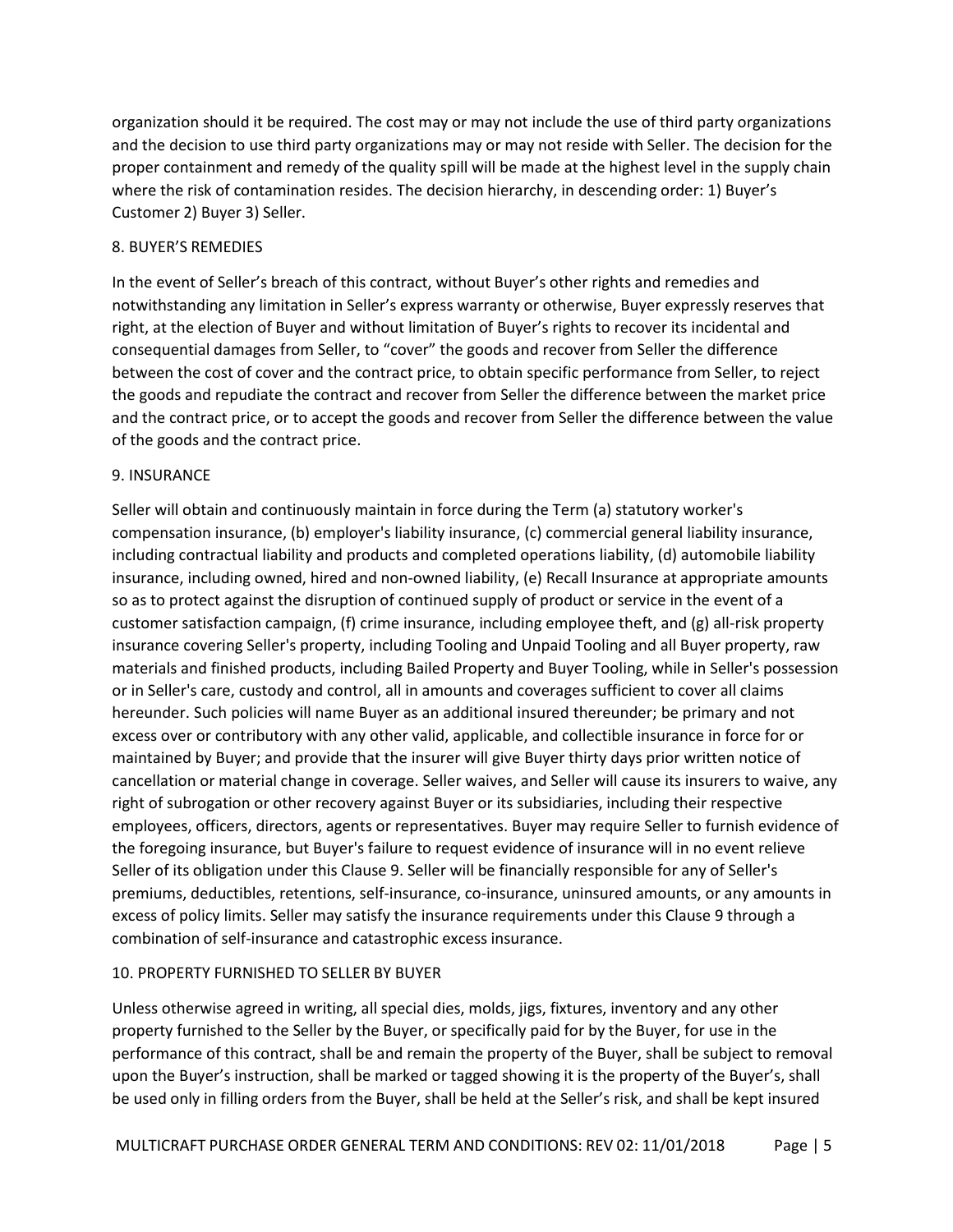by the Seller at the Seller's expense while in its custody or control in an amount equal to the replacement cost thereof, with loss payable to the Buyer. An itemized list of such equipment, inventory and other property held by Seller as of July 1 and copies of policies or certificates of such insurance will be furnished to Buyer on or before July 30th of each year. Seller will be responsible for all cost of routine maintenance and for the cost of repairs for damages to Buyer's property as a result of Seller's actions or negligence to exercise due care during the use or operation of Buyer's property.

# <span id="page-5-0"></span>11. INDEMNIFICATION

Seller will defend, indemnify, and hold Buyer and its subsidiaries, including their respective employees, officers, directors, agents or representatives harmless against all claims, suits, actions or proceedings ("Claims") and pay (a) all liabilities, losses, damages (including without limitation judgments, amounts paid in settlement and other recoveries), (b) fees and expenses (including without limitation fees of counsel and experts) and (c) other costs (collectively, "Expenses") in connection with any breach or nonperformance by Seller of the Order, or for injury or death of any person and damage or loss of any property allegedly or actually resulting from or arising out of any act, omission or negligent work of Seller or its employees, agents, or subcontractors in connection with performing the Order, either on Buyer's property or in the course of their employment including without limitation, Expenses arising out of, or in connection with, product recall and customer satisfaction campaigns.

# <span id="page-5-1"></span>12. PATENTS

Seller undertakes and agrees to defend at Seller's own expense, all suits, actions, or proceedings, in which Buyer, any of Buyer's distributors or dealers, or the users of any of Buyer's products are made defendants for actual or alleged infringements of any U.S. or foreign letters patent resulting from the use or sale of the items purchased hereunder (except infringement necessarily resulting from adherence to specifications or drawings, other than those of Seller's design or selection, originally submitted to Seller by Buyer) and further agrees to pay and discharge and all judgements or decrees which may be rendered in any such suit, action or proceedings against such defendants therein.

# <span id="page-5-2"></span>13. PRICE

Buyer shall not be billed at prices higher than stated on this Purchase Order. Seller represents that the price charged for the items or services covered by this order, is the lowest price charged by the Seller to Buyers of a class similar to Buyer under conditions similar to those specified in this order and that prices comply with applicable government regulations in effect at the time of quotation, sale or delivery. Seller agrees that any price reduction made in merchandise covered by this order subsequent to the placement of this order will be applicable to this order. Seller will provide to Buyer, in writing by July 1 for each upcoming year during the term of the Order, Seller's plan for implementing cost savings and productivity improvements to reduce Seller's costs in accordance with the then-current Buyer cost savings program.

# <span id="page-5-3"></span>14. PAYMENT

Buyer's Vendor Code and Purchase order number must appear on all invoices for payment. Buyer will not pay for shipping and transportation unless expressly authorized by this order. Seller agrees to provide Buyer with copies of bill of lading or express receipt evidencing the shipping charges. It is understood that the cash discount period will date from the receipt of goods or the invoice whichever is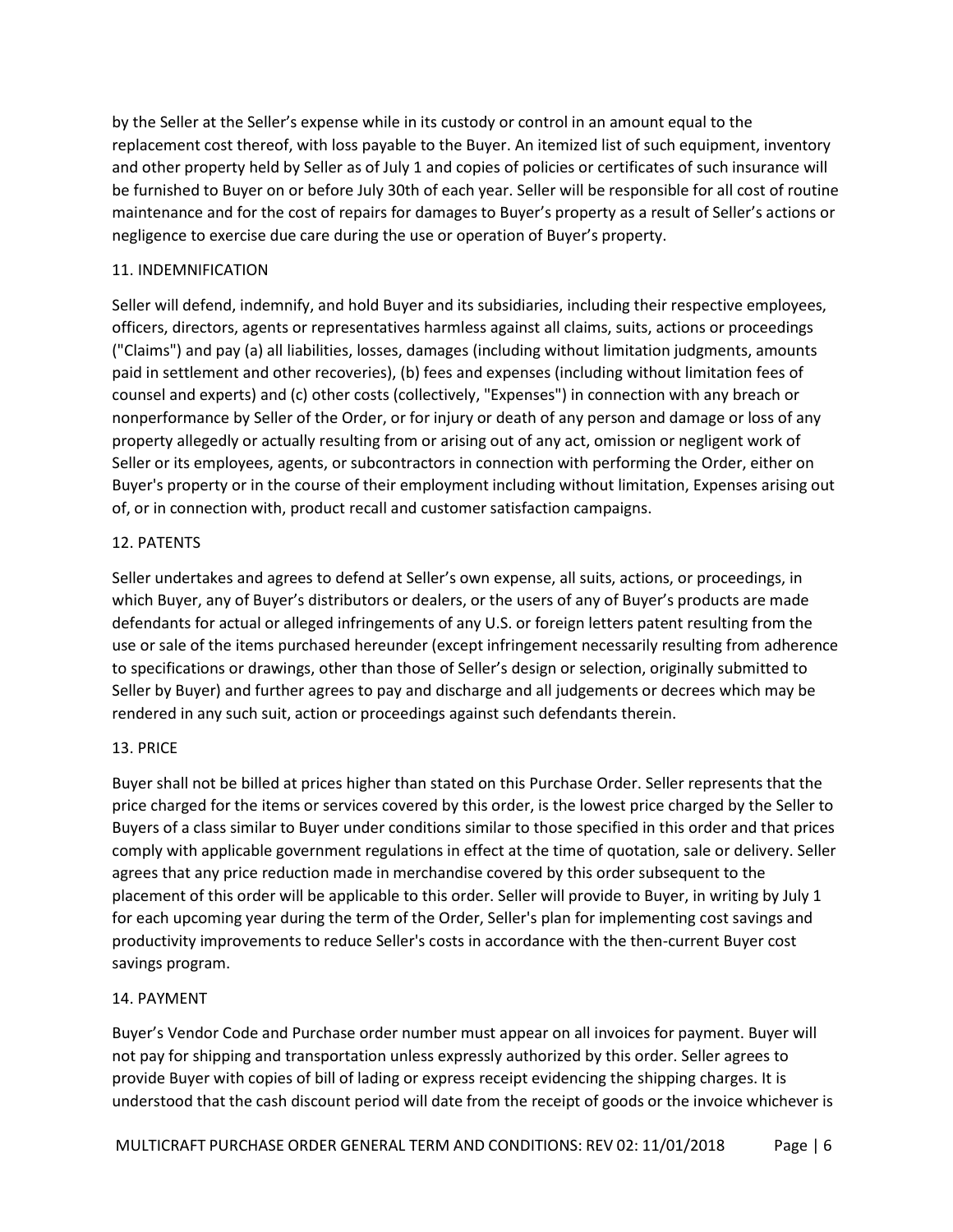later. In no event is Buyer obligated to make payment prior to the normal payment cycle. Standard payment terms are net 60 days, which may be varied by mutual agreement.

# <span id="page-6-0"></span>15. CUSTOMS & EXPORTS

Seller will promptly notify Buyer in writing of material or components used by Seller in filling this Order which Seller purchases in a country other than the country in which the goods are delivered to Buyer and any duty included in the purchase price of the goods. Seller will furnish Buyer with any documentation and information necessary to establish the country of origin, comply with the destination country's rules of origin requirements, and any special trade programs. (a) The rights to and benefits of any duty drawback, including rights developed by substitution and rights which may be acquired from Seller's suppliers and export credits, to the extent transferable to Buyer, are the property of Buyer. Seller will provide all documentation and information and take any necessary steps to obtain refunds or to drawback any duty, taxes or fees paid, and to receive export credits from, the government of the country of origin or export country. (b) The responsibility for customs duty and customs brokers' fees will be determined in accordance with the delivery point and transportation code stated in the Order. If Buyer is responsible for customs duties, it will be responsible for normal duties only. Seller will be responsible for any special duties, including but not limited to, marking, anti-dumping and countervailing duties, to the extent permitted under the law of the country of importation. (c) Seller will provide Buyer with all documentation and information required by law or regulation or otherwise necessary to determine admissibility, timely release, customs clearance and entry, and the proper minimum duty to be paid upon the importation of the goods into the destination country. (d) Seller will advise Buyer if the importation or exportation of the goods requires an import or export license and will assist Buyer in obtaining any such license. (e) Seller warrants that the information regarding the import or export of the goods supplied to Buyer is true and correct, and that all sales covered by this Order will be made at not less than fair value under the antidumping laws of the countries to which the goods are exported.

# <span id="page-6-1"></span>16. TRANSITION OF SUPPLY

In connection with the expiration, cancellation or termination of the Order by Buyer, in whole or in part, for any or no Cause or Buyer's election to change to an alternate supplier of the Supplies (including a Buyer-owned or -operated facility) whether in response to Seller's request or otherwise, (a) Seller shall give Buyer its full and prompt cooperation as set forth herein in transitioning from Seller to Buyer's new supplier the responsibility for providing and delivering Supplies to Buyer. Seller shall continue production and delivery of all Supplies as ordered by Buyer, at the prices and in compliance with the terms of the Order, without premium or other condition, during the entire period reasonably needed by Buyer to complete the transition to the alternate supplier(s); (b) subject to Seller's reasonable capacity constraints, Seller shall provide special overtime production, storage and/or management of extra inventory of Supplies, extraordinary packaging and transportation and other special services (collectively, "Transition Support") as expressly requested by Buyer in writing; (c) at no additional cost to Buyer, Seller shall promptly provide access to all requested information and documentation regarding Seller's manufacturing or service process, including on-site inspections, bill-of-material data, tooling and process detail and samples of Supplies and components; (d) Seller shall promptly provide all notices deemed by Buyer in its sole and absolute discretion to be necessary or desirable for Buyer to resource the Order to an alternative supplier; (e) if and when requested by Buyer, Seller shall return to Buyer all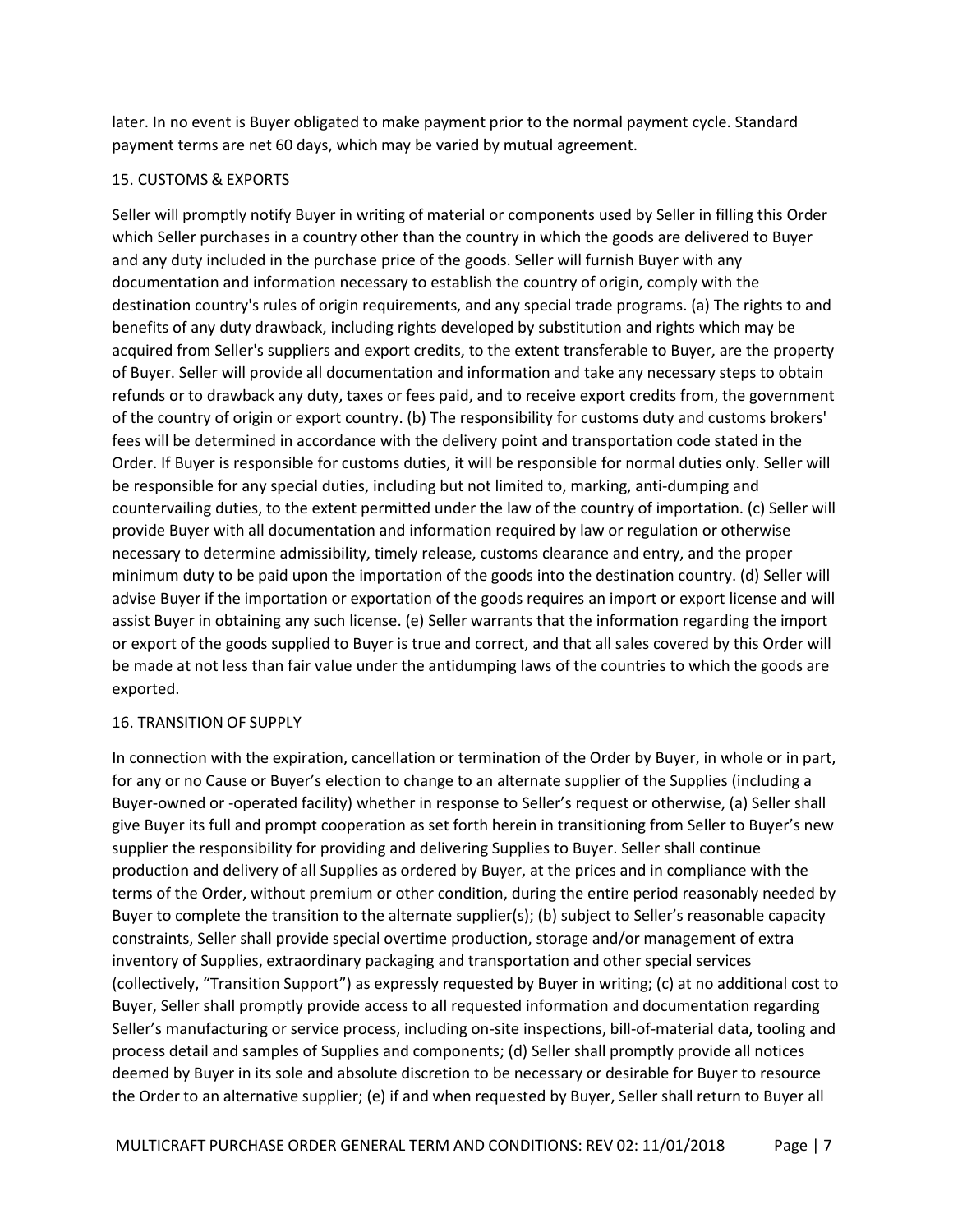Buyer's Property in as good condition as when received by Seller (reasonable wear and tear excepted) and shall comply with Seller's obligations relating to Seller's Property in Section 10 and in relation to subcontracts. If the resourcing of the Supplies occurs for reasons other than in connection with a termination due to Seller's inability to comply with the conditions set forth under these PURCHASE ORDER GENERAL TERMS AND CONDITIONS or with any written specification of an accepted order as defined in Section 2, or at the request of Seller, Buyer shall, at the end of the transition period, pay Seller's reasonable out of pocket cost of Transition Support as requested, provided that upon Buyer's request, Seller has advised Buyer prior to incurring such amounts of its good faith estimate of such costs. If the parties disagree on the cost of Transition Support, Buyer shall pay the undisputed portion to Seller and the remaining portion, if any, promptly following the binding determination by an arbitrator that such amount is due to Seller.

#### <span id="page-7-0"></span>17. COMPLIANCE WITH LAWS

In accepting this order, Seller represents that it has and will continue, during the performance of this order, to comply with the provisions of all federal, state, and local laws and regulations from which liability may accrue to Buyer from any violation hereof. By acceptance hereof, Seller certifies that the articles and services to be furnished hereunder comply with all applicable standards and regulations promulgated under the Occupational Safety and Health Act of 1970.

#### <span id="page-7-1"></span>18. INFORMATION DISCLOSED

"Buyer Data" means (a) all information and data that Buyer makes available to Seller in connection with the performance of the Order, including without limitation performance standards, product characteristics, specifications, drawings, descriptions, samples, designs, manufacturing data and other information, and (b) any and all data (excluding Seller-provided data regarding its internal costs of producing goods or services that it provides to Buyer under the Order) that is entered into or processed by Seller directly or indirectly using any system that Seller owns or controls directly or indirectly for the purpose of performing Seller's obligations under the Order; provided, however, with respect to any and all data encompassed by any intellectual property conceived, developed, or acquired by Seller in the course of performing work under the Order, the rights to such data (whether ownership or license) shall be determined by the rights to the intellectual property of which such data is a part as set forth in the applicable supplemental clause or clauses referenced in the Order.

# <span id="page-7-2"></span>19. DATA RIGHTS

Buyer owns and retains all of its right, title and interest in Buyer Data, including any Buyer patents, patent applications, copyrights, trade secrets, trademarks, trade dress, and any other proprietary rights in Buyer Data, and in any derivative or improvement of any Buyer Data made by Buyer or by Seller as a result of the execution or fulfillment of this Purchase Order. Unless expressly provided in the Order or otherwise agreed to in writing signed by Buyer, no rights or license is granted under the Order to use Buyer Data other than the right for Seller to use Buyer Data as required to perform Seller's obligations under this Order. Seller will not use or disclose Buyer Data for any other purpose. Seller will handle all Buyer Data in such a manner to insure that it is not used for any purpose detrimental to the interests of Buyer. Seller may not disclose Buyer Data to any third party without Buyer's prior written consent. (a) Upon Buyer's request, Seller agrees to transfer to Buyer or to destroy all Buyer Data in any form. (b) Any rights that Seller may have to disclose, manufacture, use or distribute goods or services developed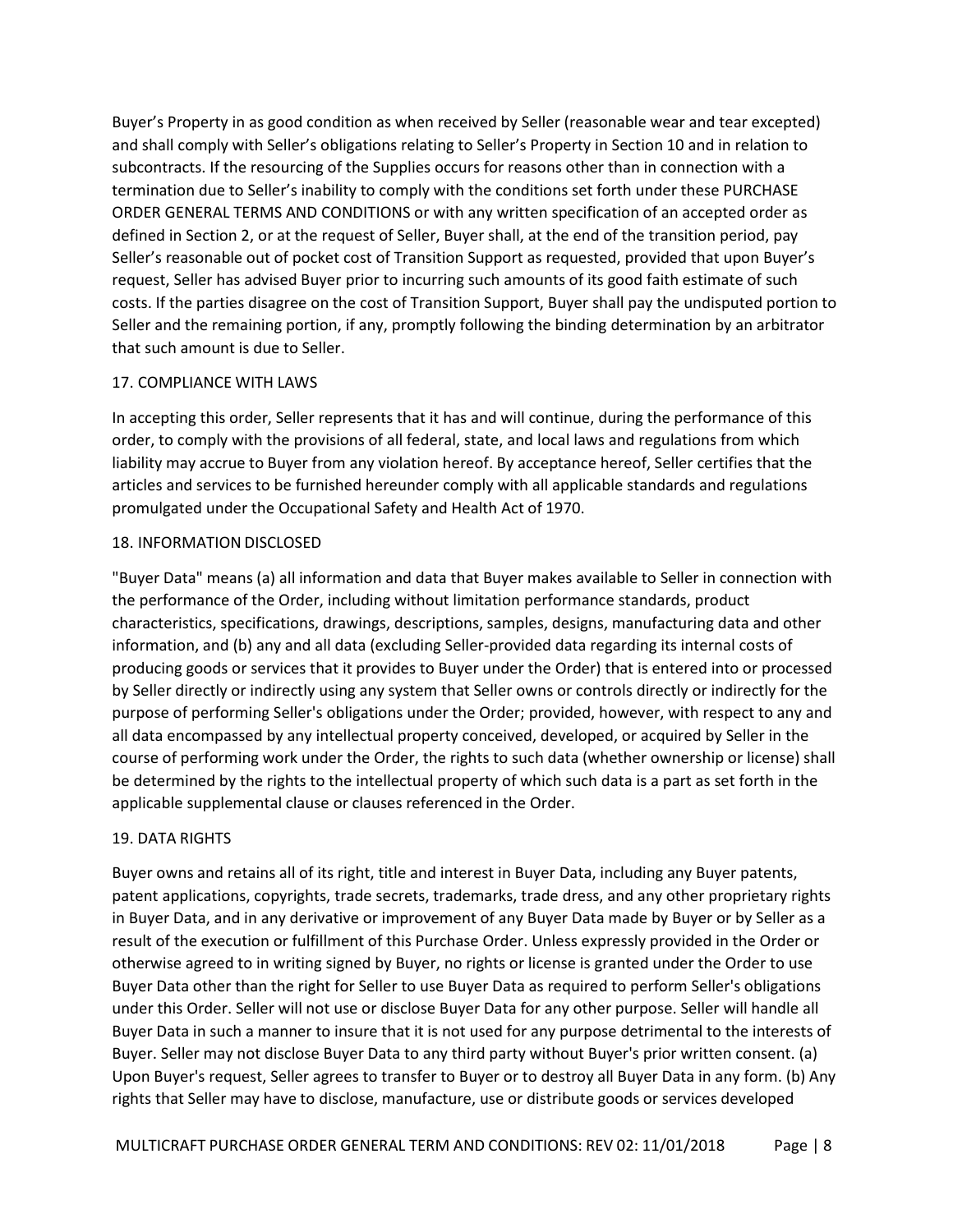under or related to this Order in each case are subject to Seller's obligations concerning Buyer Data set forth in sub-sections (a) and (b) of Clause 18 and sub-section (a) of this Clause 19.

# <span id="page-8-0"></span>20. TERMINATION

Buyer may terminate this order for its convenience, in whole or in part, by written or telegraphic notice at any time. If this order is terminated for convenience, any claim of Seller shall be subject on the basis of reasonable costs it has incurred in the performance of this order.

# <span id="page-8-1"></span>21. DELAYS AND CONTINGENCIES

Neither party shall be liable for failure to perform all or any part of this order because of circumstances beyond the reasonable control of said party, including but not limited to acts of God or of the public enemy, fire, strikes, sabotage, embargo, war, regulations or orders of federal, state, or municipal governments, or of any administrative bureau or agency thereof, provided that notice be given to the other party.

# <span id="page-8-2"></span>22. INDEPENDENT CONTRACTOR

Seller shall perform the work necessary for performance of this contract with Seller's employees and agents under the control of Seller. Clauses 30 through 36 are incorporated herein by reference whenever the goods are to be installed or serviced or the services are to be performed on Buyer's premises or using tools or material supplied by Buyer.

# <span id="page-8-3"></span>23. PRODUCT LIABILITY

Seller hereby indemnifies and agrees to defend Buyer against all claims for property damage and personal injury which may arise out of the performance of the services or the use by Buyer or other persons of the articles or completed services furnished hereunder.

# <span id="page-8-4"></span>24. TITLE AND RISK OF LOSS

Unless otherwise stated on the face of this order, the risk of loss and expense of transportation shift to Buyer at the F.O.B. destination with the title passing at the F.O.B. destination.

# <span id="page-8-5"></span>25. TAXES

Unless the purchase is subject to sales and/or use taxes as indicated on the front of this Purchase Order, this price shall not include sales, use, excise, or similar state or local taxes applicable to the goods or services furnished hereunder or to the materials used therein. Where such taxes are applicable, they shall be shown separately on Seller's invoice.

# <span id="page-8-6"></span>26. NOTICE

Notices must be in writing, e-mail notification will be sufficient and acceptable written notice. Any email notice sent will be deemed to have been received on the second business day after such notice was sent (if not first rejected by automatic response). Any written notice sent using any other manner will be deemed to have been received upon the earlier of (i) actual receipt by the party to whom the notice is directed, and (ii) the second business day after delivery, in the case of U.S. and Canadian deliveries, or the fifth business day after delivery for all other deliveries. Any notice to Buyer must be sent to its head of Production Purchasing.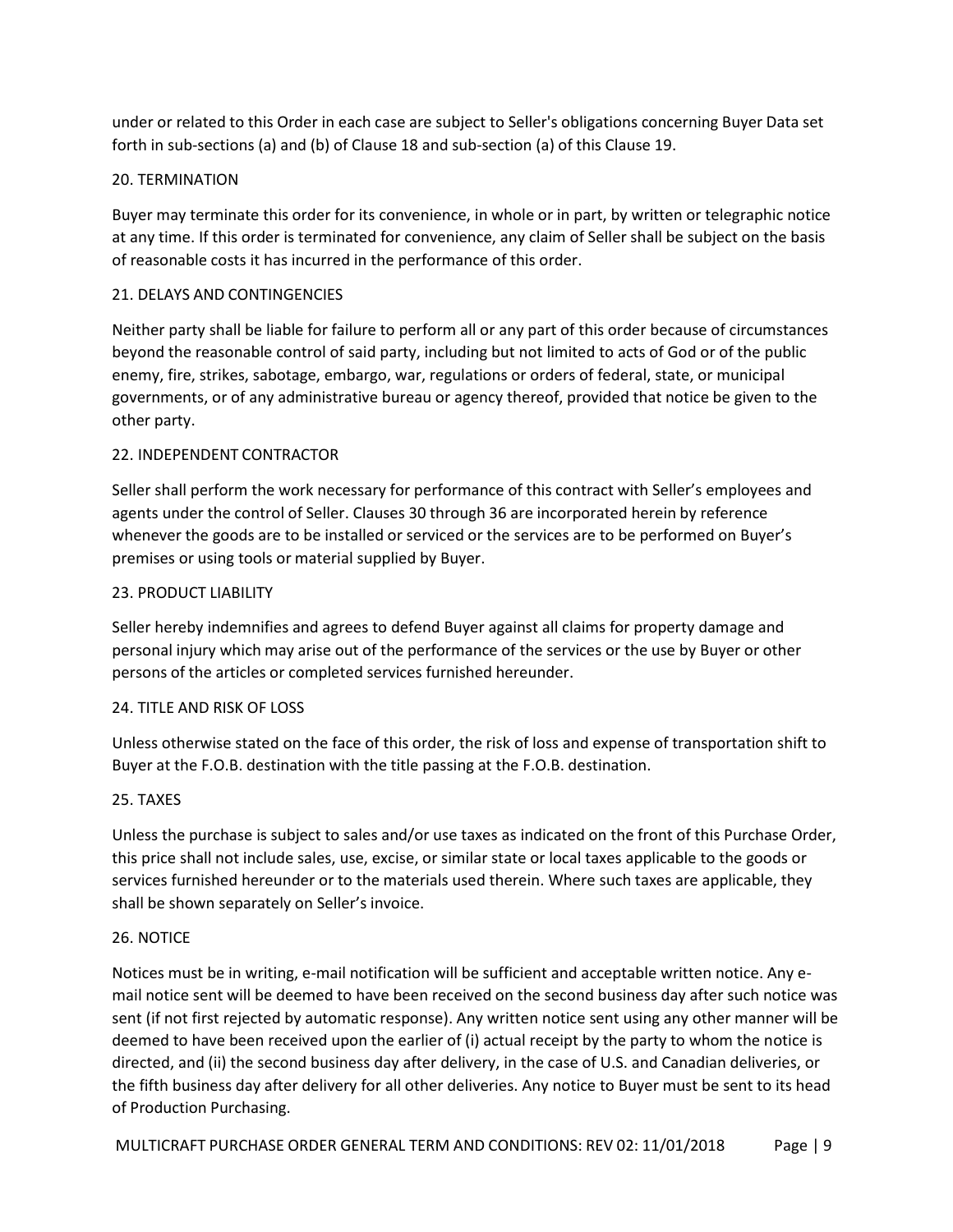# <span id="page-9-0"></span>27. SEVERABILITY

If any term of the Order is invalid or unenforceable under any law, regulation, executive order or other rule of law, such term will be deemed to be reformed or deleted, as the case may be, but only to the extent necessary to comply with such law, regulation, order or rule, and the remaining provisions of the Order will remain in full force and effect.

# <span id="page-9-1"></span>28. APPLICABLE LAW & SUPPLIER DIVERSITY

This purchase order shall in all respects be construed by the laws of the State from which Buyer issues it. Buyer actively seeks diverse suppliers and encourages Seller to use diverse suppliers.

#### <span id="page-9-2"></span>29. DISPOSAL OF SCRAP

Any goods, assemblies, subassemblies, or materials related to this Order which are disposed of by Seller in any manner other than through sale to Buyer under the terms of the Order are scrap ("Scrap") and must be mutilated or otherwise rendered unusable for anything other than material content. If the goods, assemblies, subassemblies, or materials are the subject of a cancellation claim, mutilation must occur only after audit inspection and receipt of disposal instructions from Buyer. Buyer has the right to examine all pertinent documents, data and other information relating to the mutilation of any and all Scrap. In addition, Buyer has the right to visually inspect and audit any facility or process relating to the mutilation of Scrap. Seller must maintain all relevant documents, data and other written information relating to its obligations to mutilate Scrap under the Order for at least four (4) years following the later of last delivery of the goods or final payment under the Order. Such documents, data and written information relating to Seller's obligations to mutilate Scrap will be made available to Buyer upon Buyer's request.

#### <span id="page-9-3"></span>30. GENERAL SHOP FLOOR RULES

- SAFETY GLASSES REQUIRED ON PRODUCTION FLOOR
- NO OPEN TOE OR OPEN HEEL SHOES ALLOWED ON PRODUCTION FLOOR
- NO FOOD OR DRINK ALLOWED ON PRODUCTION FLOOR
- INTERRUPTION OF THE ACTIVITIES OF PRODUCTION PERSONNEL IS PROHIBITED

# <span id="page-9-4"></span>31. TOBACCO FREE FACILITIES & CAMPUS

The use of tobacco products is not allowed anywhere on the premises of Multicraft International or subsidiary locations.

#### <span id="page-9-5"></span>32. WORK SCHEDULING

Seller will work with the Buyer or designated representative to schedule the contracted work to mitigate interruptions to manufacturing operations.

#### <span id="page-9-6"></span>33. INSURANCE

Seller will maintain Liability Insurance coverage for the repair or replacement of materials, equipment or assets of the Buyer or Buyer's employees that are damaged as a result of the error or omission of their employees completing the contracted work. This coverage will also extend to provide remedy for any injury received by a Multicraft Employee that is a result of error or omission on behalf of the Seller or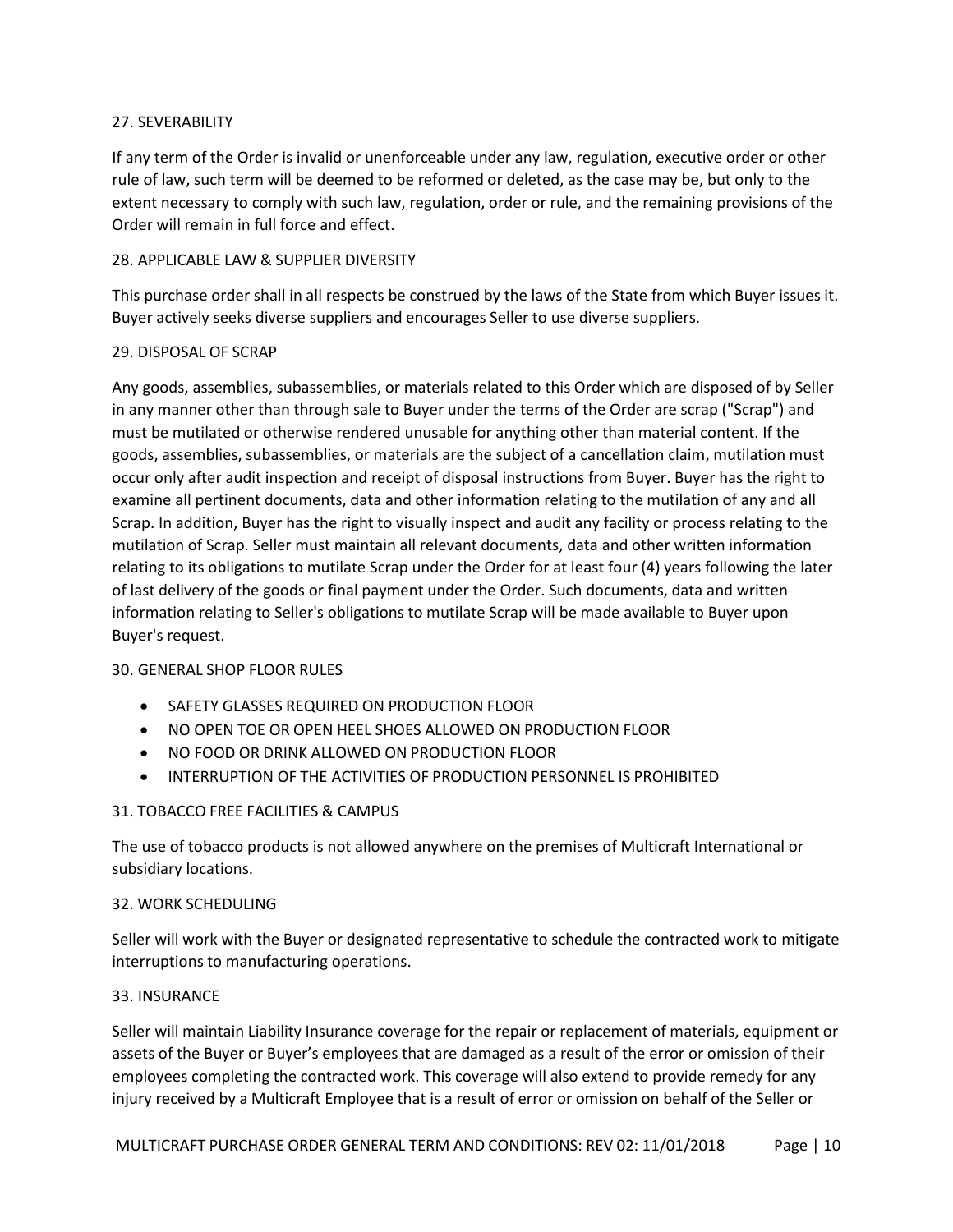their Employee. Seller may satisfy the insurance requirements under this Clause 5 through a combination of self-insurance and catastrophic excess insurance.

# <span id="page-10-0"></span>34. ENVIRONMENTAL RESPECT

The seller will make all efforts to mitigate the degradation of the cleanliness of the surrounding environment with respect to debris, dust, noise or odors that may be created or present during the completion of the work. The work space and immediate surrounding area will be made safe from any hazard exposure before leaving the work site at the end of each work shift. This can be accomplished through physical barriers with proper warning signage.

# <span id="page-10-1"></span>35. SAFETY PROTOCOLS

Seller is responsible to comply with all federal, state or local laws and ordinances in relation to work place safety. Seller will ensure that their employees completing the work are supplied with appropriate personal protection equipment, the equipment is in good working order and they are trained in the correct use of such equipment. Seller will execute the use of lock out/tag out procedures when working with electricity. Seller will not engage in any welding, or other hot work that will generate a spark, without approval of the on-site safety coordinator or designee. Seller will support any hot work with sufficient personnel as to have someone with proper fire extinguishing equipment in hand and prepared for use during the activity. Seller will take measures to ensure the proper ventilation of areas when gases or odors result from completion of contracted work.

# <span id="page-10-2"></span>36. FACILITY SECURITY

Seller will ensure that their employees do not remove any of the Security measures that are in place at the Multicraft facility for which they are performing work though action or failure to act. This includes but is not limited to: ensuring doors to outside remain closed and secure, maintain secure control of any access badges that they are issued and reporting any loss of access badge immediately, not granting access to anyone from outside the facility, and reporting any suspicious activity noticed to the Buyer or designated representative whom is their point of contact.

# 37. DISTRIBUTOR RESPONSIBILITIES

The following Distributor responsibilities are applicable to the sale of automotive components and products intended for use in manufacture of automotive products. Distributor will ensure sub-tier manufacturers of automotive components maintain a quality management system certified to ISO 9001 and provide such certificates at the Buyers request. A PPAP (AIAG version) must be submitted to the Buyer by the sub-tier manufacturer for production approval of newly sourced products. Distributor will ensure no changes are made to product, materials, processes, packaging, and manufacturing location without prior consent from the Buyer. Distributor will hold sub-tiers suppliers responsible for all Multicraft terms and conditions herein.

<span id="page-10-3"></span>38: REVISION HISTORY AND EFFECTIVITY DATES

REV 01: From 02/01/2012 through 10/31/18

REV 02: From 11/01/18 through 9/30/2021